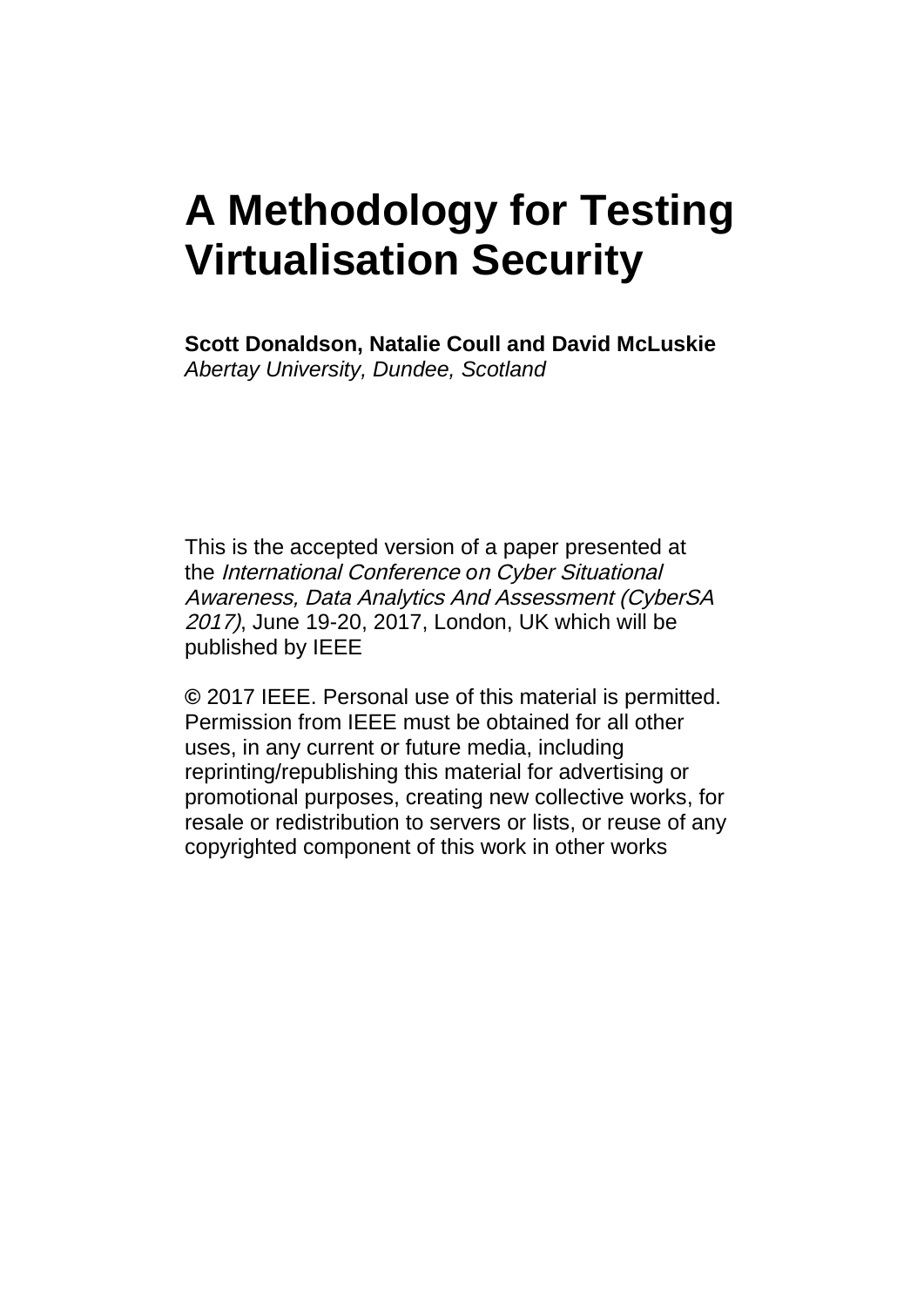# A Methodology for Testing Virtualisation Security

**Scott Donaldson, Natalie Coull and David McLuskie**

*Abertay University, Dundee, Scotland*

# **ABSTRACT**

There is a growing interest in virtualisation due to its central role in cloud computing, virtual desktop environments and Green IT. Data centres and cloud computing utilise this technology to run multiple operating systems on one physical server, thus reducing hardware costs. However, vulnerabilities in the hypervisor layer have an impact on any virtual machines running on top, making security an important part of virtualisation.

In this paper, we evaluate the security of virtualisation, including detection and escaping the environment. We present a methodology to investigate if a virtual machine can be detected and further compromised, based upon previous research. Finally, this methodology is used to evaluate the security of virtual machines.

The methods used to evaluate the security include analysis of known vulnerabilities and fuzzing to test the virtual device drivers on three different platforms: VirtualBox, Hyper-V and VMware ESXI. Our results demonstrate that the attack surface of virtualisation is more prone to vulnerabilities than the hypervisor. Comparing our results with previous studies, each platform withstood IOCTL and random fuzzing, demonstrating that the platforms are more robust and secure than previously found.

By building on existing research, the results show that security in the hypervisor has been improved. However, using the proposed methodology in this paper it has been shown that an attacker can easily determine that the machine is a virtual machine, which could be used for further exploitation. Finally, our proposed methodology can be utilised to effectively test the security of a virtualised environment.

*Keyword:* Networking, Security, Virtualisation

# **INTRODUCTION**

Virtualisation involves isolating the operating system (OS) in a virtual machine (VM) which enables the virtual layer to present hardware to the guest operating systems running on top. However, there are some concerns that the virtual layer adds new attack vectors to a network, which have not been fully researched. The virtual layer is a security risk in that if it were to be compromised, an attacker could potentially gain control of all the systems that run on top of it. According to Gartner (Gartner, 2010) an estimated 60 percent of virtualised servers implemented will be less secure than the physical servers they replace.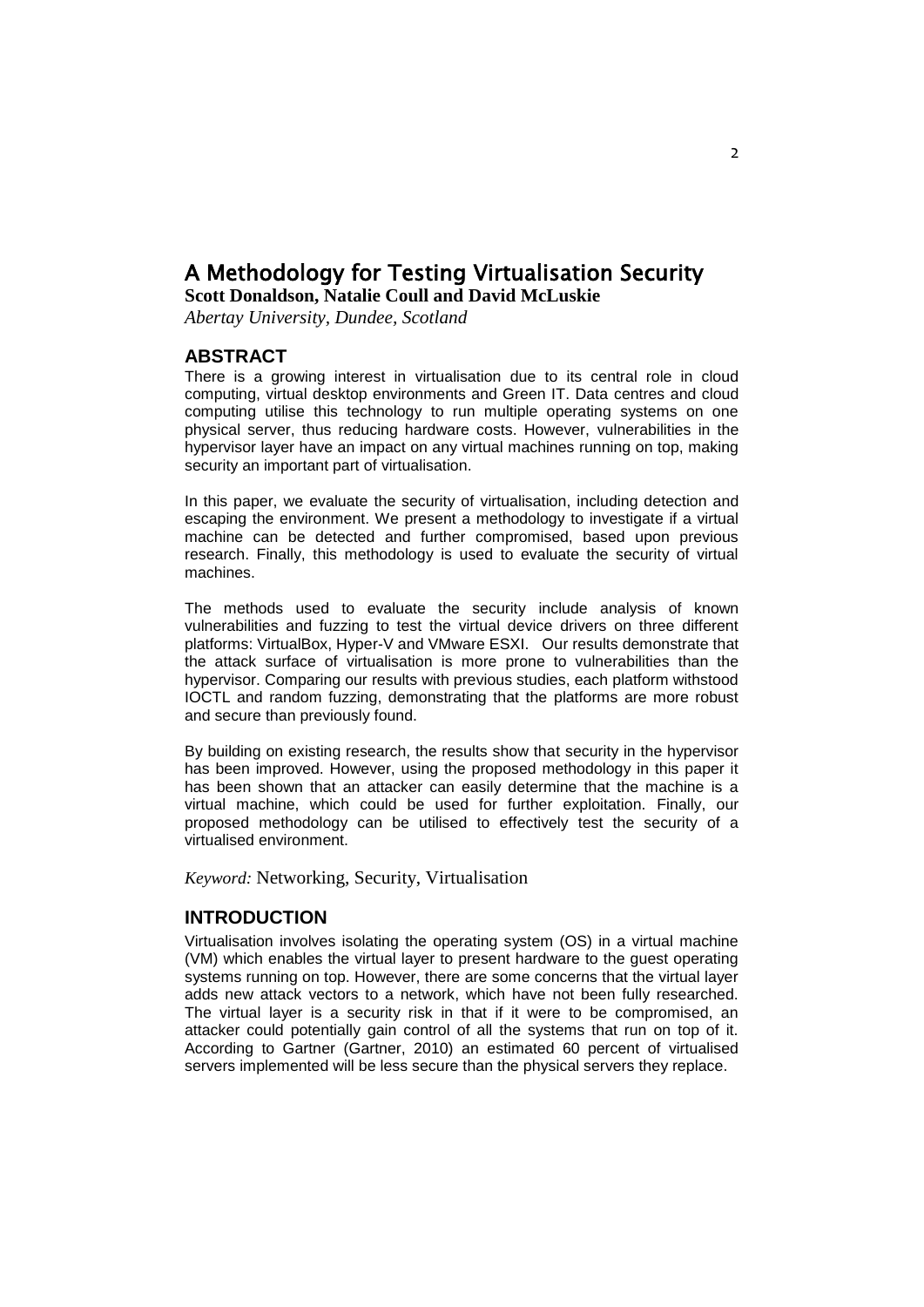Virtualisation has been rapidly adopted by enterprise for consolidation of servers as well as desktop virtualisation for system testing and development. One of the key concepts of virtualisation is that guest operating systems in VMs should be isolated duplicates of real machines, meaning they should behave in the same way. However, security researchers have found that VMs are not completely isolated and that the isolation can be broken. A vulnerable hypervisor could expose the virtual layer to several attacks including allowing arbitrary code from the guest operating system to be run on the host system. This type of attack is known as 'escaping the virtual machine'. If an attacker can execute commands from a guest on the hypervisor or underlying host they would have complete control over the virtual environments that are running on the host machine. Virtualisation security is one of the most important parts of a modern network as it is a critical point of compromise. This paper aims to evaluate the security of virtualisation, including its resilience to detection and to propose a methodology that could be used as part of the penetration testing methodology to aid security researchers in evaluating the security of a virtual environment.

#### **LITERATURE REVIEW**

There are many new security challenges within virtualisation. These attacks can range from hyper jacking (Sgandurra & Lupu, 2016), guest jumping (Huang, Chen, Shih, & Lai, 2012), compromised administrator tools (Criscione, 2010) and exploiting software vulnerabilities (Economou, 2011). Although virtualisation is meant to somewhat ease system administrator's workloads there are additional considerations that need to be made such as security policies for VM access, as well as vulnerability analysis and patch management for enterprise networks.

Virtualisation Detection is often included in the attack surface and should be considered somewhat of a threat (Popek & Goldberg, 1974). If an attacker has been able to detect that a machine is virtualised, they can launch attacks specific to the virtualisation layer. This has implications for security researchers as virtualisation is a common tool used in analysing malware. Ideally, users or attackers should not be able to detect that the system is virtualised.

Virtual machines are now being used to analyse malware as it provides an isolated environment in which the malware can be contained. However, to stop security researchers from reverse engineering or analysing malware, malware writers are starting to include VM detection in their malware functionality, often called VM aware malware. Once the malware detects it is in a VM it can change how it behaves, attack the virtualisation layer or just refuse to run as intended and thus thwarting the proper analysis of the malware program.

From a malicious intruder perspective, once virtualisation has been detected an attacker can launch malicious attacks against it such as a denial of service attack. This can cause the VM to unexpectedly exit or force it to be shut down by the Virtual Machine Monitor (VMM). Other attacks can include further penetrating the virtualisation layer by exploiting software bugs in the VMM or hypervisor.

Ferrie (Ferrie, 2007) details attacks on virtual machine emulators and states that the interest in detecting virtualisation is not limited to VM aware malware but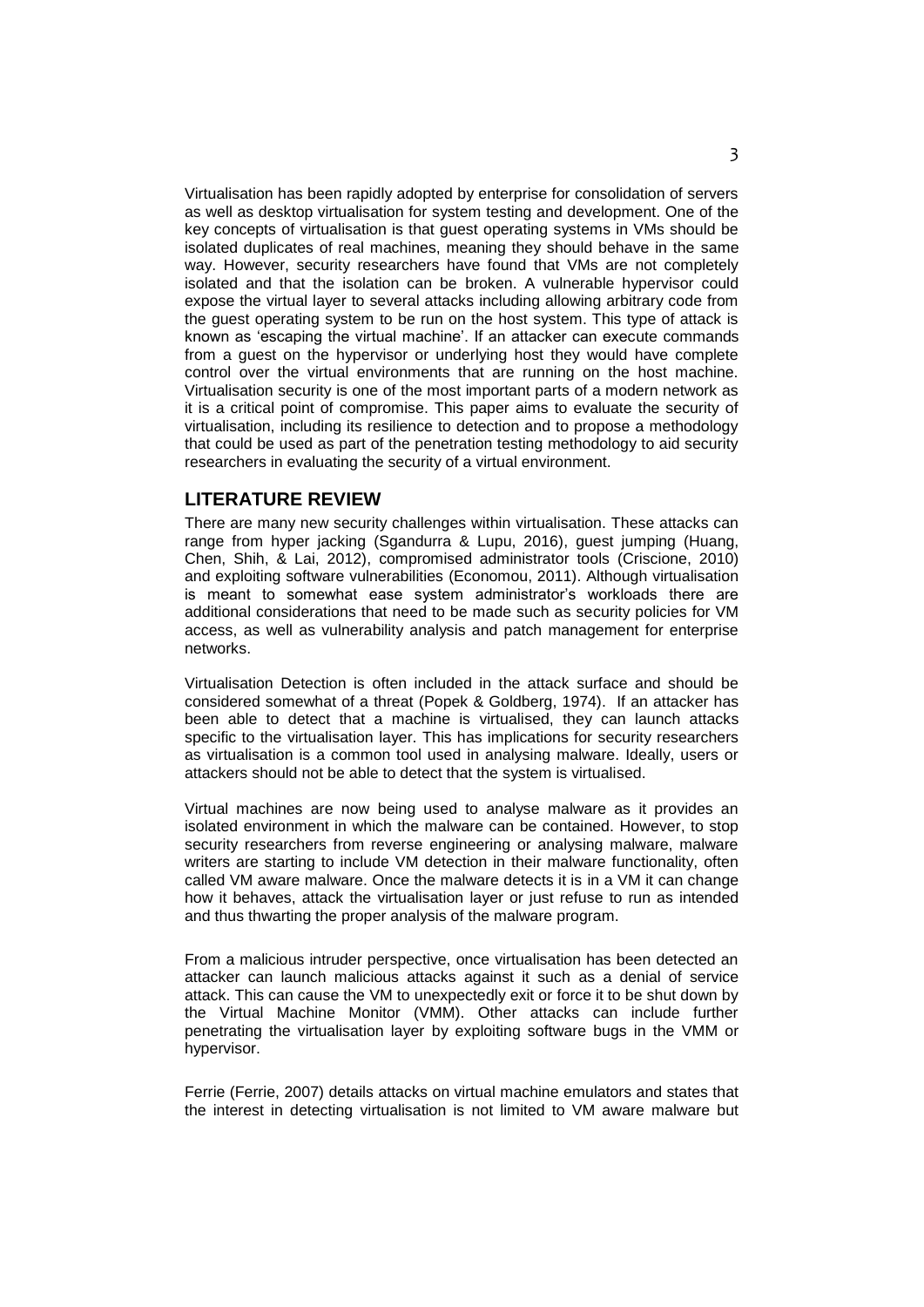also to detect if malware is utilising virtualisation to run hidden from the host operating system, for example a hypervisor such as a virtual machine based rootkit. Ferrie describes common ways in which virtualisation can be detected.

In theory, a virtual machine should not be able to be detected as the VMM can intercept sensitive instructions such as CPUID, which is used by software to identify the type of processor that is being used. Ferrie suggests that methods can be used to hide the presence of virtualisation such as clearing the CPUID flag which correspond to the hardware assisted VM extensions, however other artefacts are still present which can be used to indicate virtualisation. Common detection methods and tools include RedPill, interrupt descriptor table (IDT) and Scooby Doo. The method presented by Quist and Smith (Quist, Smith, & Computing, 2006) is based around the local descriptor table (LDT). They state that the reason they use this method for detection is because the SIDT instruction based methods (e.g. RedPill) have various problems if a multi core CPUs are being used. This is because the interrupt descriptor table can change significantly when the process runs on multiple cores (Quist et al., 2006). Ferrie (Ferrie, 2007) further discusses this concept stating that VMware makes use of the LDT, which is not otherwise used by Windows in a non-virtualised system and thus if there was a non-zero LDT base then this is a good indicator that a virtualised system was being used.

In the present state virtualisation is detectable, however detection methods can vary depending on the virtualisation architecture and how the vendors VMM handles non privileged instructions, Ferrie (Ferrie, 2007) concludes that there is ultimately nothing we can do about preventing virtualisation detection as the design of the VMM inherently permits interception of non-sensitive instructions, some of which can cause information leakage such as the SIDT instruction. Importantly, all the methods used to detect virtualisation involve the use of nonprivileged instructions which are not intercepted by the VMM or hypervisor and therefore these methods cannot be detected and prevented.

#### **Device Input/output**

An empirical study into security exposure of hosts of hostile virtualised environments (Ormandy, 2007) identifies that there are two sub systems that are the most complex components and thus more likely to harbour bugs. One of these sub systems is emulated I/O devices. This subsystem was identified because of handling invalid, illegal or non-sensitive I/O activity, essentially meaning that the sub system is prone to errors. I/O is a major part of virtualisation as it allows the guest OS to communicate with hardware or virtualised hardware. This sub system is complex and keeping the VMM or hypervisor small is difficult. The bigger a hypervisor the larger the attack surface is because it is more likely to have bugs. According to Karger and Safford (Karger & Safford, 2008) virtualising I/O has always been a more complex problem then virtualising the CPU. The authors describe three design concerns in providing virtualised access to devices:

- 1. Are device drivers shared?
- 2. Are they trusted?
- 3. Where are they located?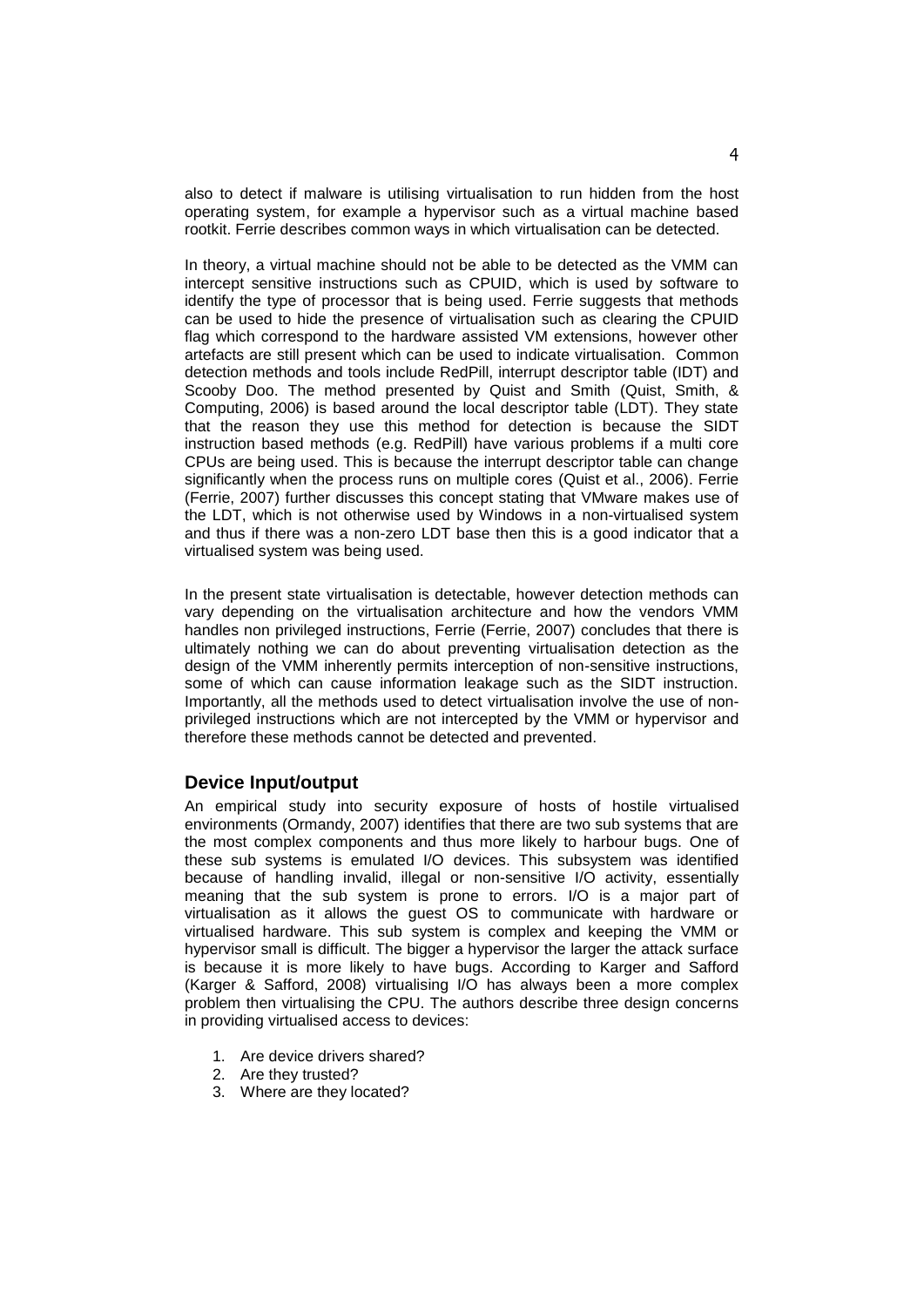Answers to these depends on the virtualisation architecture, each with its own trade-offs in complexity, security and performance. An example of this is Xen where the I/O is separated from the hypervisor, it uses a privileged guest called a Dom0 partition. All VMs (DOMu's) I/O running on Xen will be redirected though the Dom0 partition which in turn has control of the device. This keeps the Xen hypervisor small, yet according to Karger and Safford (Karger & Safford, 2008) this has security implications. The main reason as to why they claim that this has security implications is because the Dom0 partition is shared between all the virtual machines and this means that pure isolation between the VMs cannot be achieved because if the I/O partition is compromised then it could be possible to compromise all the VMs from this partition.

#### **Research Methods Considered**

There are not many methodologies developed specifically for testing and researching virtualisation security however some researchers have applied common testing methods to investigate security in this area. Criscione (Criscione, 2010) developed a virtualisation assessment toolkit (VASTO) for Metasploit which aims to aid in a penetration test of a virtualised system.

A penetration test involves assessing the full security of an infrastructure i.e. escaping and compromising the hypervisor is not the only goal. The aim is to totally own the whole environment. A standard penetration test would not fully consider all the virtual layers and as a result will not fully test the virtualisation attack surface.

One of the reasons as to why the virtualisation layer is not fully tested is because According to Criscione (Criscione, 2010), tools are not virtualisation aware and knowledge of virtualisation security issues are not well known. However, the VASTO toolkit for Metasploit aims to solve this problem by being one of the few packages specifically created for testing virtualisation security.

Ormandy (Ormandy, 2007) uses a combination of methods to find vulnerabilities in different virtualisation vendor software. Ormandy uses a combination of manual analysis of code where source was available and closed source software analysis, which involves black box testing such as fuzzing.

Economou and Horan (Economou, 2011) used a similar method to investigate virtualisation security. Economou took interest in a security patch bulletin posted by Microsoft MS10-102 Hyper-V VMbus vulnerability CVE-2010-3960. The exploit developed allows a Denial of Service (DoS) attack on the Hyper-V service, this is done from a guest OS and crashes the main service affecting all VM running on the hypervisor. To further investigate the vulnerability the authors started by trying to find the original bug by reversing the patch. This was done by installing the patch and looking at what files were changed. The files modified were vmbus.sys, vmswitch.sys and storvsp.sys. After running a binary difference tool, changes were found to a function's name across the three files, according to Economou and Horan the change made was to split one function into two.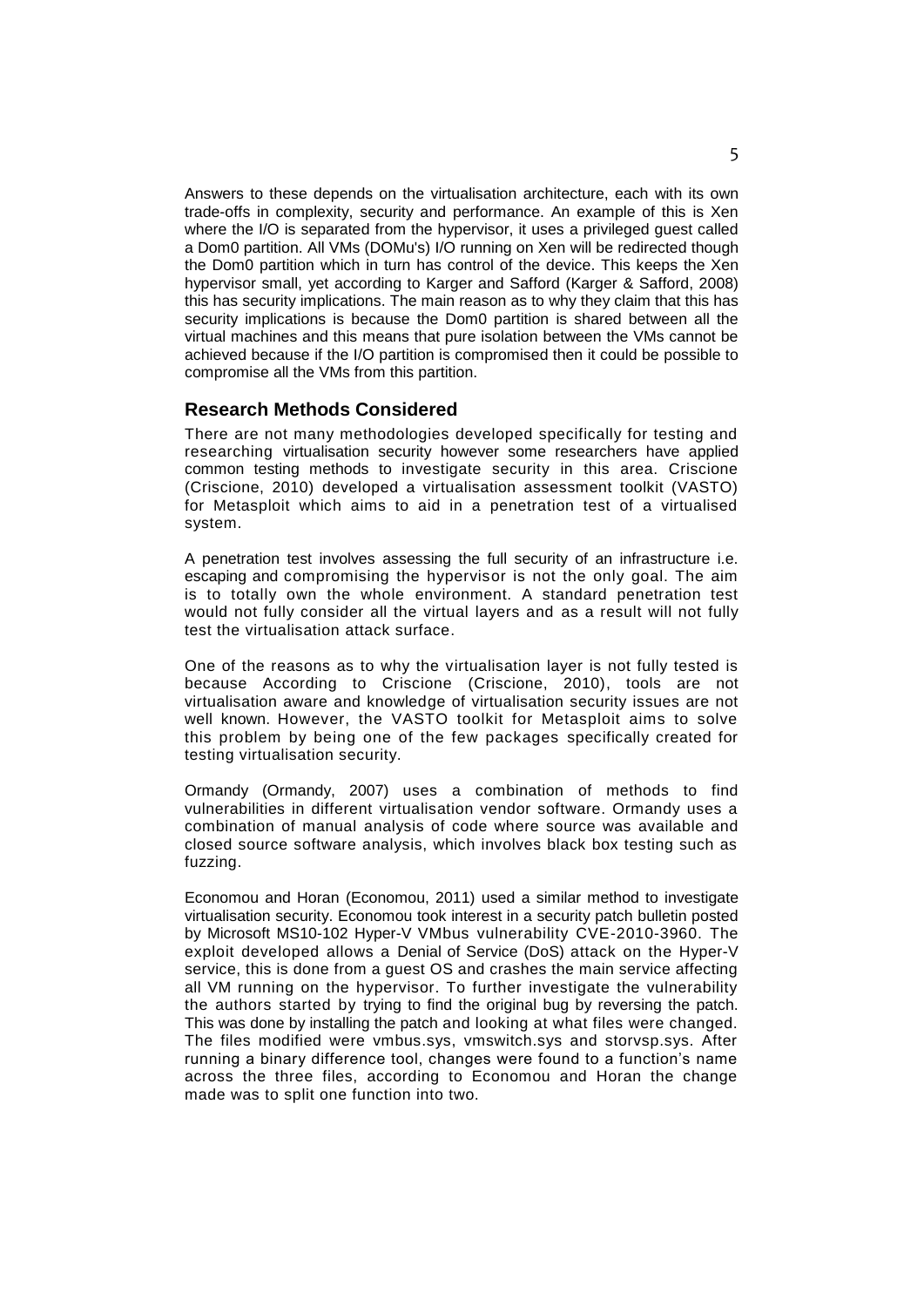Each method for investigating virtualisation presented here highlights that current methods used for investigating security such as penetration testing methodologies and stress testing can be applied to virtualisation if modified. The main aim of this paper is to propose a methodology that can be used to help a security researcher perform a penetration test to evaluate the security of virtualisation systems. Once the methodology has been proposed the next aim of this paper is to evaluate the effectiveness of the methodology for use in the penetration testing process.

# **PROCEDURE**

This section describes our procedure for evaluating the security of virtualisation. This includes virtualisation detection and escaping the environment.

This can be done using our proposed methodology to assess different types of virtualisation architectures to identify vulnerabilities. Previously discovered vulnerabilities can also be used to demonstrate the potential risk of security issues that are possible in a virtualised environment. The methodology is based on the procedure used by security researchers to find vulnerabilities in virtualisation. Three approaches are tested:

- Penetration testing methodology presented by Criscione (Criscione, 2010) using VASTO an exploit package for Metasploit.
- Stress testing (fuzzing) with further analysis by Ormandy (Ormandy, 2007).
- Reverse patch investigation and debugging by Economou and Horan (Economou, 2011).

#### **Methodology for investigating virtualisation security**

The methodology that will be adopted for this paper is as follows:

- I. Discovery
	- a. Detecting Virtualisation
- II. Information gathering
	- a. Identifying virtualisation vendor or type
	- b. Identifying services and versions running
- III. Vulnerabilities and exploits
	- a. Demonstrating flaws in virtualisation found from CVE investigation
- IV. Fuzzing and further investigation
	- a. Apply fuzzing techniques to I/O
	- b. Demonstrating any flaws found from fuzzing

The first stage of the methodology is Discovery; this is used to identify if the system is virtualised. Tools such as Metasploit have built-in scripts that can be utilized in our procedure to test and discover virtualisation.

Information Gathering and Enumeration is another important part of penetration testing. This stage gathers more information about the system, such as operating system, version of operating system, patches installed and virtualisation software being used. The information is then used in the next stage of the methodology, Vulnerabilities and Exploits. This can be used to analyse the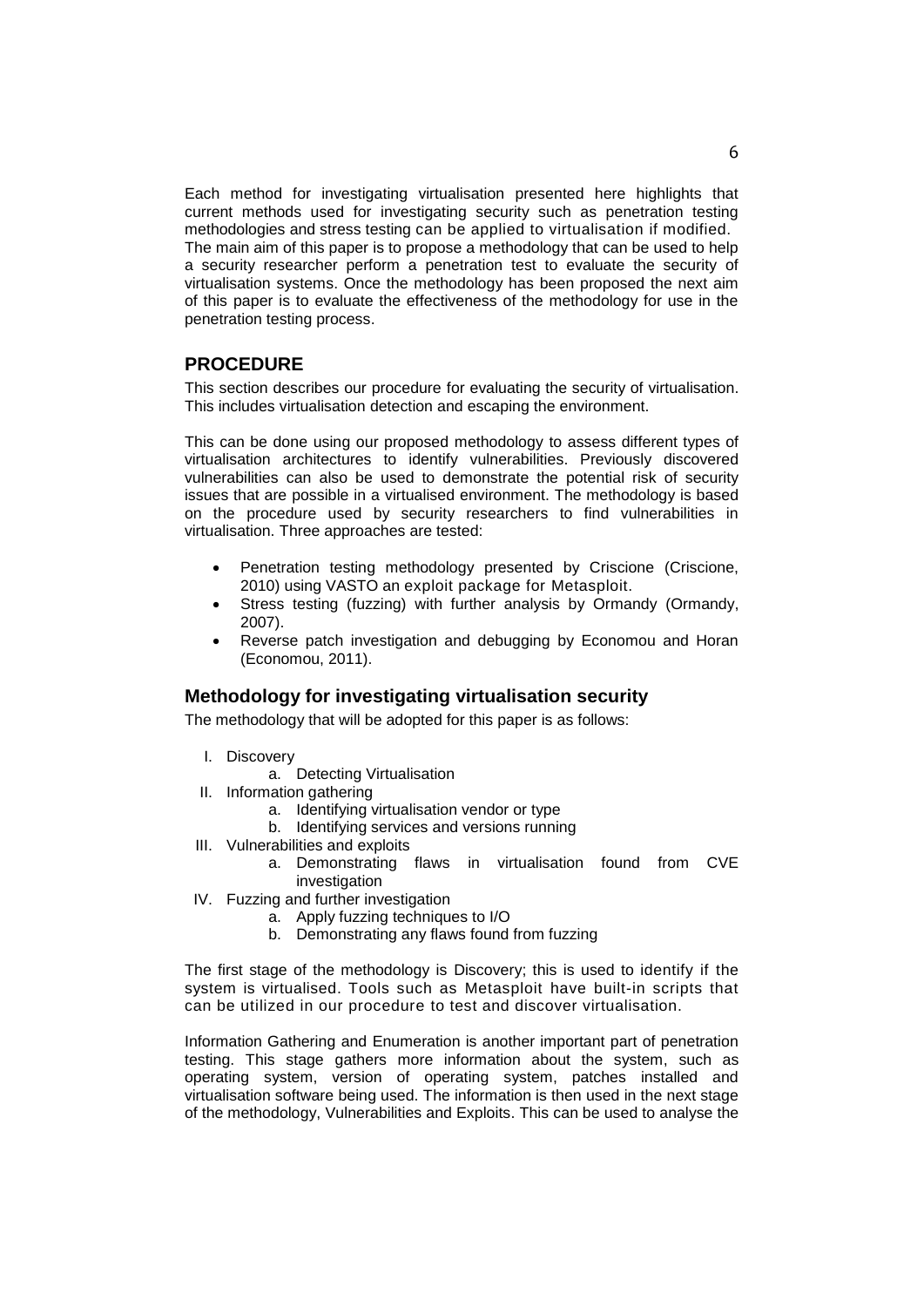effectiveness of tools like VASTO and others at gathering and enumerating information from virtualised environments.

From the information gathered, exploits can be used on any vulnerabilities found. This stage of the methodology involves identifying known exploits and vulnerabilities. Analysis of previous exploits and vulnerabilities will aid in the fuzzing stage to identify new, unknown vulnerabilities. The practical work here will be carried out using VASTO as a penetration testing tool for exploitation.

The results gathered from the methodology will be used as evidence to address the aim of the project. Analysis and discussion of the results will be used to evaluate how secure virtualisation security is.

# **Lab Configuration**

Table 1 shows the configuration of the test labs used for the methodology and experiments. Each virtualisation platform was configured to use bridged networking and Intel virtualisation technology extensions (VT-x).

| <b>Platform</b>        | <b>Operating System</b> |
|------------------------|-------------------------|
| VirtualBox             | Windows 7               |
| Windows Server 2008 R2 | Windows 7               |
| (Hyper-V)              |                         |
| VMWare ESXI 5.0.0      | Windows 7               |

TABLE I. TEST CONFIGURATIONS

# **Discovery**

There are several methods which can be used to detect virtualisation using low level instructions. Here, we *use* a Metasploit Post Exploitation script to detect virtualisation on multiple virtualisation platforms and analyse their effectiveness.

# **1) Metasploit Checkvm Post Exploitation**

During a penetration test it may not be possible for the tester to determine if a system is running in a virtualised environment remotely. However, once they have compromised the system, tools can be used locally to detect virtualisation in the post exploitation phase. The Meterpreter is Metasploit's post exploitation module and boasts various tools which can be used to further compromise a network or maintain access. There are three scripts that can be used relating to virtualisation however only one for detection, checkvm. The checkvm script is used on all the virtualisation platforms tested in the methodology.

Firstly, to get the Meterpreter connected the guest machine needs to be compromised with the Meterpreter payload, this can be done using various methods. Once the guest OS is compromised the penetration test moves to the post exploitation phase. A hacker may want to detect if the machine that has been compromised is virtualised. To test for this checkvm is used in the Meterpreter shell.

# **2) Virtualisation artefacts in the guest OS**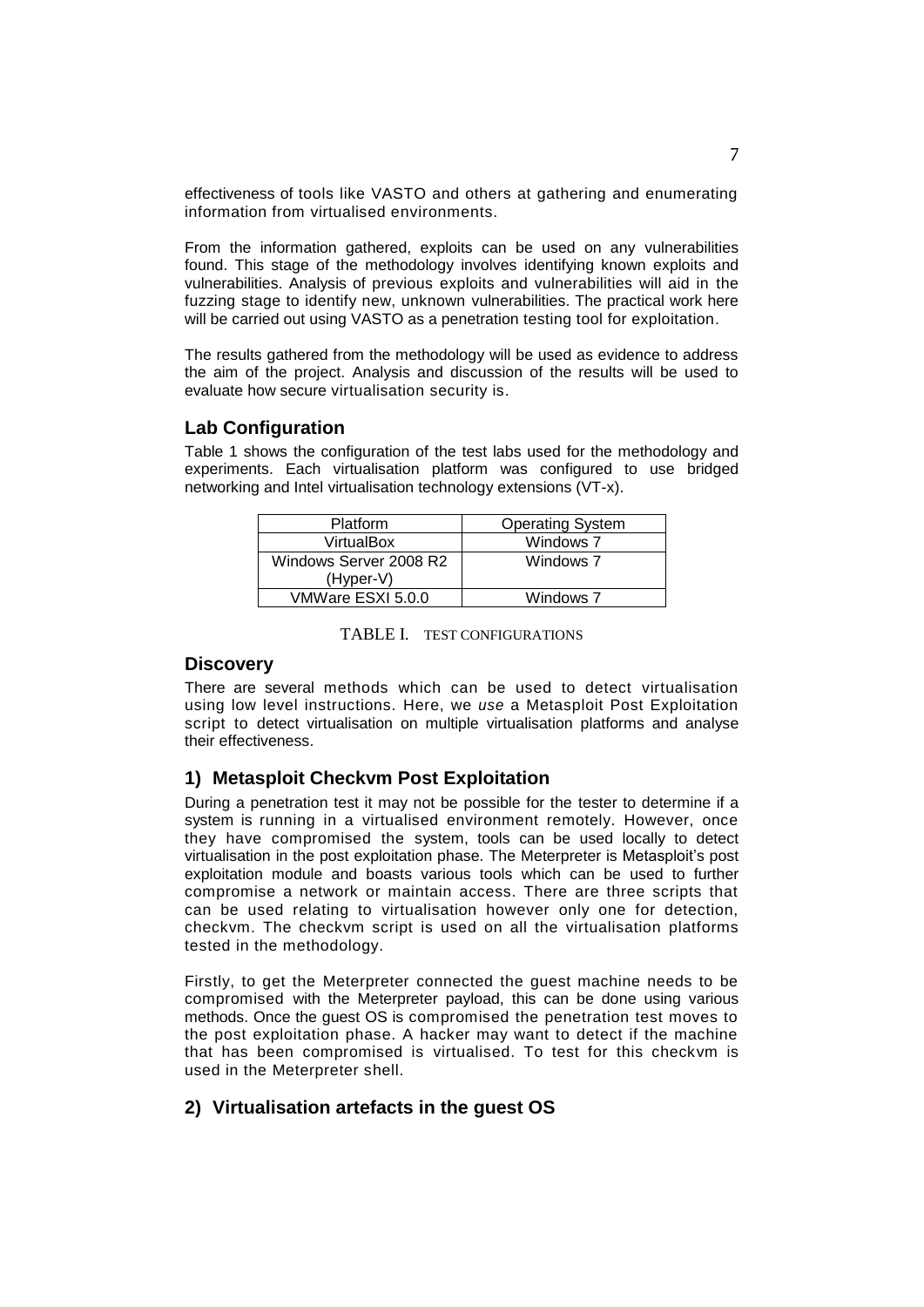Guest additions are likely to be installed on the guest OS to support better performance, shared folders and additional tools. The guest additions will install as a regular program in Windows creating registry entries, install folders, files and services. Checking the running processes and services should reveal information. Guest additions are likely to be installed in a virtualised guest OS as there is a big performance and stability gain when they are used. The guest tools will leave footprints behind on the guest OS and these artefacts can be used during a penetration test to reveal that a virtualised system is being used. A process was developed to analyse the footprints. Guest additions were installed on all guest OS's, each platform has their own method of installing these tools. Hyper-V will install the guest additions and drivers automatically after the OS is installed using plug and play. VMware and VirtualBox both have an .ISO file that is used and mounted inside the VM, from there the tools are installed as normal applications.

The following process was used on all three platforms to check for virtualisation artefacts:

- 1) Checking for installation files and folders
- 2) Checking for running processes and services

# **Information Gathering**

The information gathering phase of a penetration test involves enumerating services to gather more information about the system. This phase of the methodology attempts to try and identify which versions of each virtualisation platform tested is running, as well as gathering more information about the virtualised environment.

# **1) Version Information**

Post exploitation techniques can be used locally to gather information about the system such as what device drivers are installed. Running Metasploit's enum devices script can provide information about device drivers to identify the underlying operating system version.

#### **Vulnerabilities and Exploits**

Analysis of previous exploits and vulnerabilities will provide more information about where common vulnerabilities are in virtualisation and how they are exploited. The analysis of previous vulnerabilities will also provide information for the next phase of the methodology which is intended to find similar vulnerabilities, as discussed in the literature review.

# **1) VASTO Install**

VASTO is an exploit pack developed by Criscione (Criscione, 2010). This tool will be used to attack the surface of virtualisation demonstrating that the attack surface provides ways in which to penetrate virtualisation other than directly exploiting the hypervisor.

# **2) Client Side MITM attack (VMWARE\_vilurker exploit)**

VMware has a binary client for accessing and managing the virtualisation infrastructure called vSphere. The attack to be analysed is a MITM on the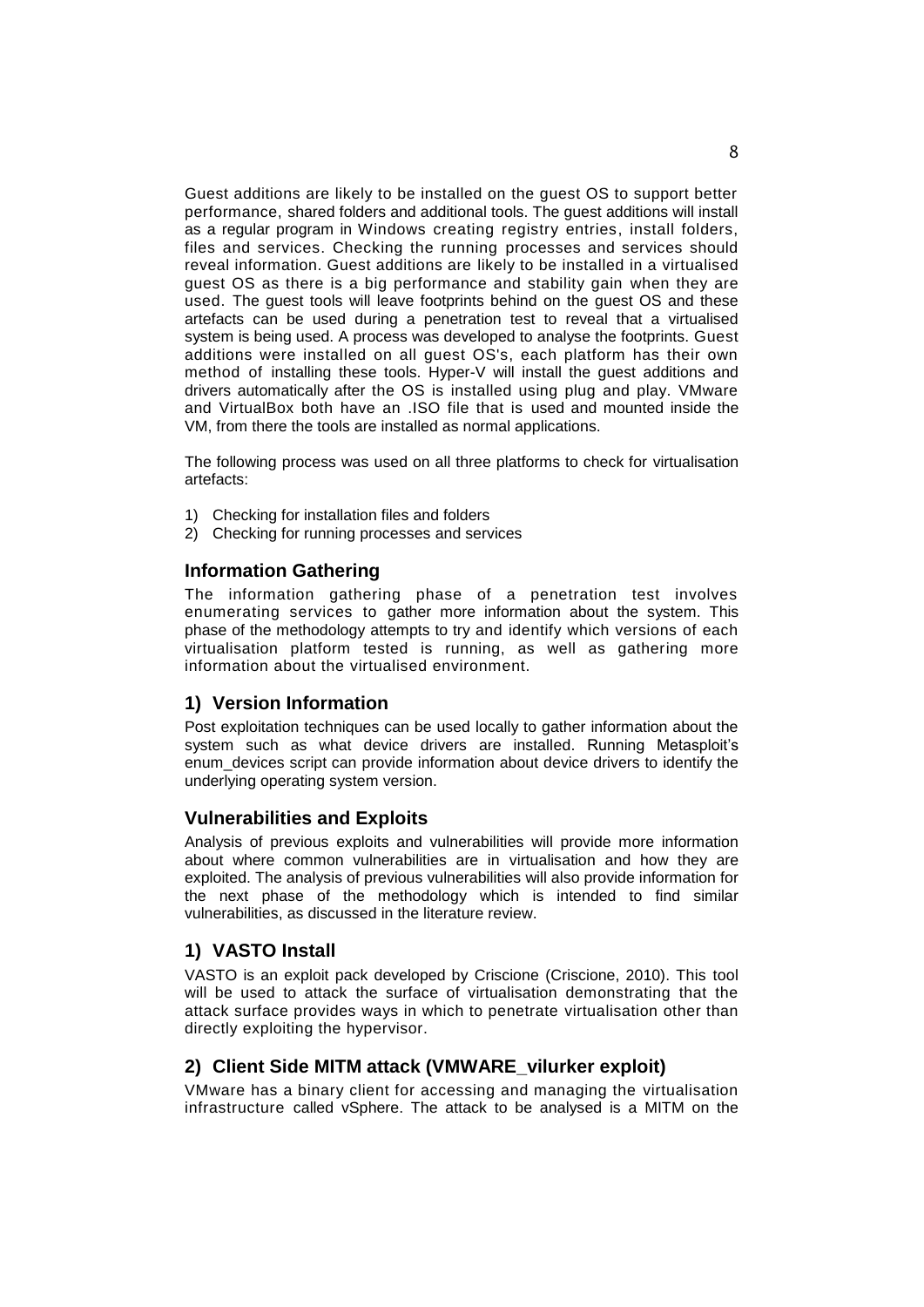client, all versions of VMware are susceptible to this type of attack. The attack exploits the auto update feature. An XML file is sent in the handshaking process which determines what version of the client (vSphere) should be running. If it is not running the correct version, then it is directed to a URL which will link to the installer.

This opens the handshaking process to MITM attacks, a crafted XML file can be sent with a modified version of vSphere. Criscione (Criscione, 2010) demonstrated this attack on VMware ESXI 4.0.0 using VASTO. This tool will be used to analyse how successful it is on the newer version of VMware ESXI 5.0.0.

#### **a) Exploit Configuration**

The module used in this attack is VMware\_vilurker. This module will run a server holding the modified vilurker.exe to be run on the client machine.

#### **b) Client side MITM**

On the client side a MITM attack can be used to get the clients vSphere application to access the server now running on backtrack. For simpler analysis, the vSphere application was pointed to backtrack using the IP address to directly connect.

When the client application connects to the MITM server the user will be presented with an SSL warning dialogue box and the user will be asked if they want to proceed. If this is accepted the user will be prompted to download the malicious installer which they will think is just an update for the application. If they click no then the process can be repeated later. The user can either run the update straight away or save it for later.

Once the update has been installed the payload can then be loaded on to the client machine and executed. Because VASTO uses Metasploit there are several payloads that can be used with this attack.

#### **Virtual Device Driver Fuzzing**

All virtual devices in a virtual machine are emulated in some way, the emulation depends on the virtualisation platform. From the literature reviewed, the area to focus on for virtualisation security is I/O device emulation. Ormandy (Ormandy, 2007) uses stress testing (fuzzing) to analyse device I/O for errors, once an error was found it was investigated further to see if it was exploitable.

This phase of the methodology aims to build on the research already done and further the knowledge of virtualisation security. The results of which will determine if security in device I/O has improved since the time of the research discussed in the literature review.

The method used in this phase involves testing input/output controls (IOCTL) specifically in Windows guest OS's. IOCTL is a gateway for user mode applications to access kernel functions, for example accessing devices. Hardware devices are only addressable from the kernel, if applications running in user space want to communicate with the underlying hardware a device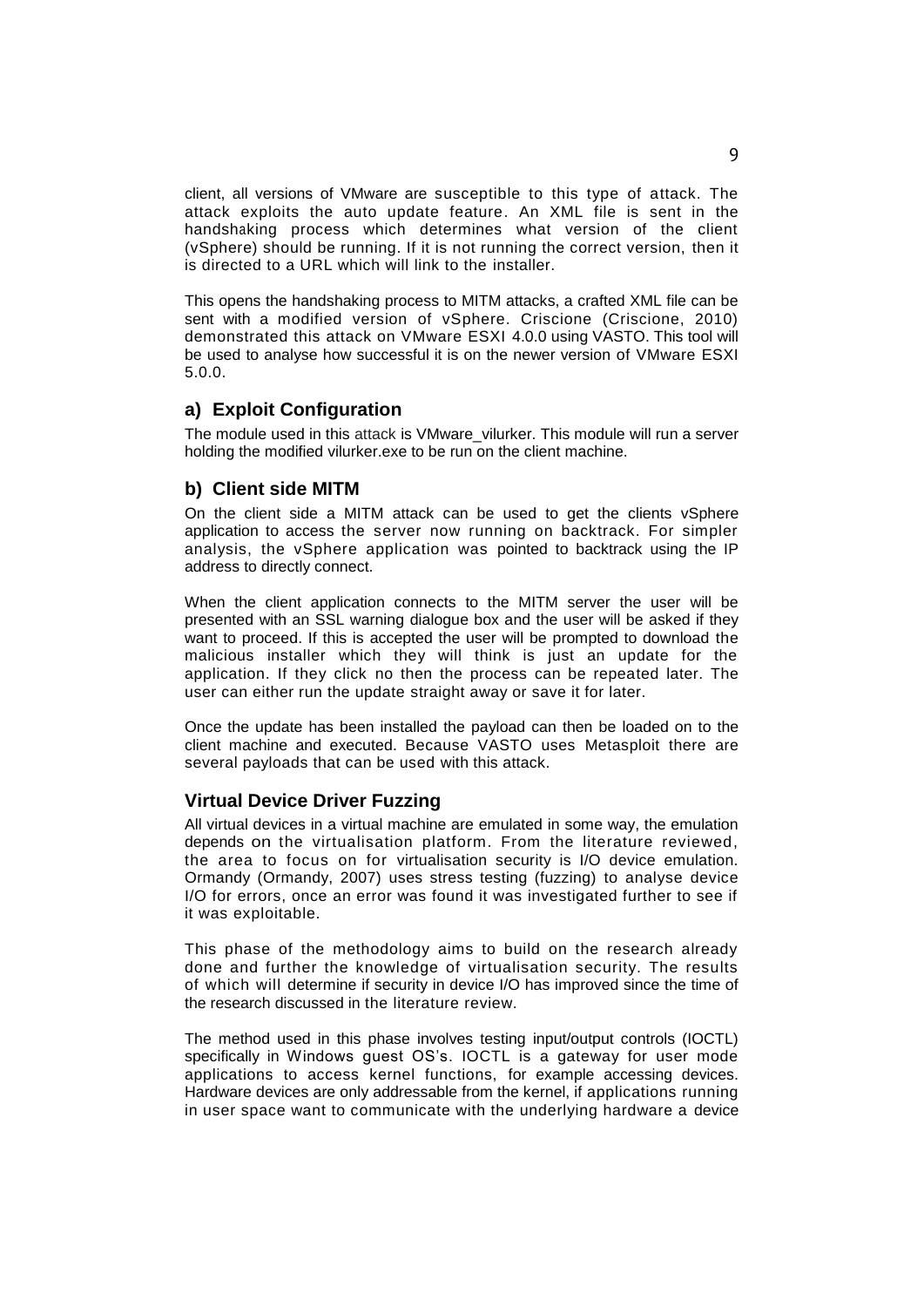driver is used. An example of a typical vulnerability in a device driver is where a local user can pass invalid buffers to IOCTL calls and cause a system failure similar to (CVE-2011-2305) analysed later in this section.

The experiments will work by sending random data via IOCTL to the driver which will in turn communicate with the kernel to make a system call to the device. Because the guest OS is virtualised the emulated device will be queried with the data passed to it. If there is a flaw in the emulated device it will cause an error, most likely crashing the hypervisor or creating some sort of warning.

# **1) Virtual Device Driver Fuzzing Experiments**

#### **a) IOCTLFuzzer**

At the start of this section two vulnerabilities in virtual device drivers were analysed. Both CVE-2011-2305 and CVE-2007-5671 were found to *have*  vulnerabilities in the guest driver which is used for communication between the guest and host. The device driver is what allows communication between the guest OS and host or hypervisor. From the literature reviewed, the future research stated by various authors suggests that device I/O fuzzing should be the focus of security research.

This phase of the methodology will analyse IOCTLs using IOCTLfuzzer to analyse and evaluate fuzzing as a method of efficiently testing virtual device I/O security.

Attempts by the guest operating system to access the hardware are routed to the virtual device driver using IOCTLs which in turn interact with the virtualisation I/O stack. Testing of this area seeks to exercise the underlying virtualisation layer and how it handles these requests. IOCTLfuzzer uses a driver that hooks into DeviceIoControlFile to manipulate and fuzz IOCTLs to the system. The procedure outlined below will be used on all three platforms.

#### **b) Attack Surface Analysis**

To get the maximum out of the testing, the drivers attack surface needs to be analysed, this is done using the attack surface analysing feature, as shown below:

1. ioctlfuzzer.exe –boot

The next time the system restarts ioctlfuzzer will log all the information found from IOCTL requests. Analysis of the log file will show all the collected IOCTL information which can be used for fuzzing. The analysis is done with the command shown below:

2. ioctlfuzzer.exe --analyze --loadlog %SystemDrive%\ioctls.log

#### **c) IoSpy and IoAttack**

IoSpy and IoAttack are two tools that are part of the Windows driver development environment used for testing IOCTLs and WMI requests. IoSpy is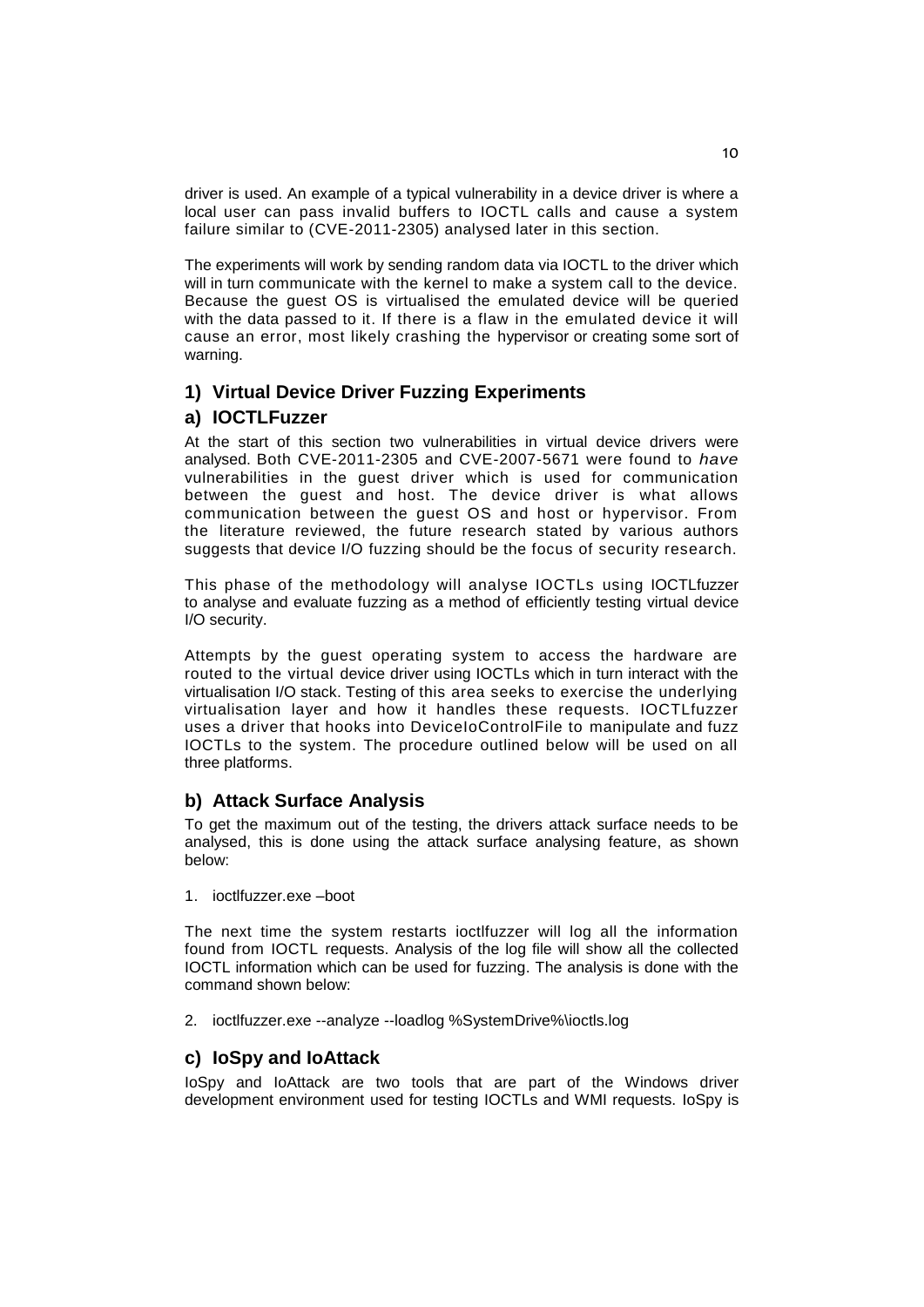used to analyse the environment it does this by monitoring IOCTL requests and logging them. IoAttack then uses this information from IoSpy to target specific drivers. This phase of the methodology will analyse IOCTLs using IoSpy and IoAttack to analyse and evaluate fuzzing as a method of efficiently testing virtual device I/O security.

# **RESULTS**

In this section, the results from the experiments are presented in the same order in which the methodology was carried out.

# **Discovery Analysis**

The methods used in this section show that virtualisation detection is possible. For each of the three platforms tested, the virtualised operating system revealed information which demonstrated that they were in a virtualised environment. This can have an impact on how malware operates and poses a significant threat to virtual honeypots and how they operate, since it means that malware writers can detect the VM and stop researchers from finding out how the malware works.

# **1) Detection using checkvm Metasploit**

Table II shows the results for the checkvm script using the post exploitation module available in Meterpreter.

Out of the three platforms tested using this method all were detected correctly using the checkvm Meterpreter script. This information reveals that the guest OS is running on a virtualisation platform.

| Platform               | Virtualisation Detected? |
|------------------------|--------------------------|
| VirtualBox             | Yes                      |
| Windows Server 2008 R2 | Yes                      |
| $(Hyper-V)$            |                          |
| VMWare ESXI 5.0.0      | Yes                      |

|  |  | TABLE II. RESULTS OF VIRTUAL MACHINE DETECTION |  |
|--|--|------------------------------------------------|--|
|--|--|------------------------------------------------|--|

#### **2) Virtualisation artefact findings**

All the platforms were tested for software artefacts after the guest additions were installed on the virtual machine. The results as shown in Table III found that all guest addition tools leave behind artefacts that can be used to identify the virtualisation platform. Artefacts found included installation files, system services and running processes.

| <b>Platform</b>        | Artefacts Detected? |  |
|------------------------|---------------------|--|
| VirtualBox             | Yes                 |  |
| Windows Server 2008 R2 | Yes                 |  |
| (Hyper-V)              |                     |  |
| VMWare ESXI 5.0.0      | Yes                 |  |

# **Information Gathering**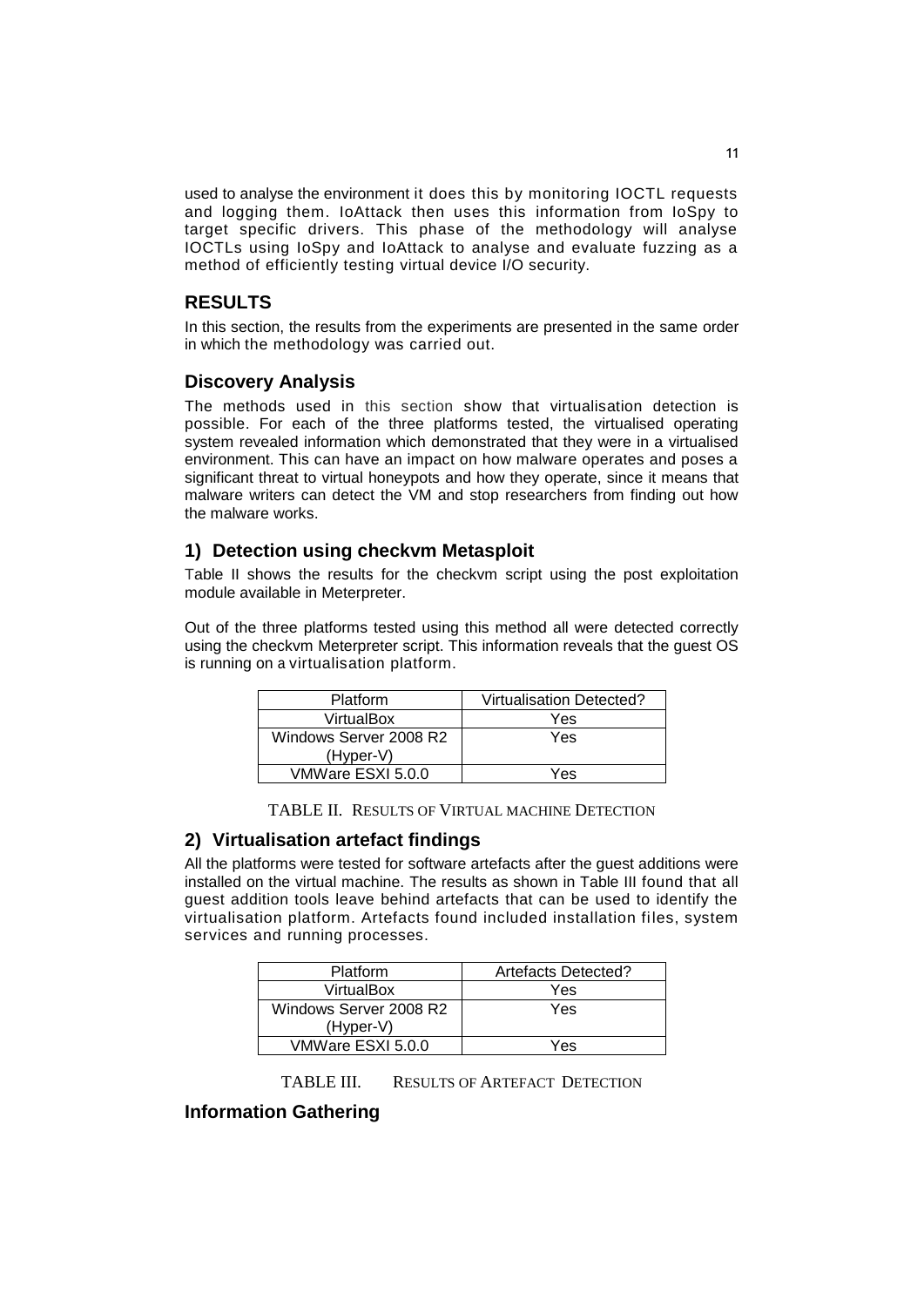# **1) Version Information**

Metasploit's enum devices script successfully revealed all drivers running for that particular operating system. For each virtual machine tested, driver names were returned which indicated that the underlying architecture was a virtual machine, for example "VMWare Tool Service" and "VirtualBox Device". This information can be used to fingerprint the underlying virtual machine software. All platforms tested returned virtualised devices that can be used to detect virtualisation. The information gathered could be useful if there is a known vulnerability in a driver that allows privilege escalation in the guest OS.

# **Previous Vulnerabilities and Exploits 1) Client side MITM attack findings**

The results from the client side MITM attack show that virtualisation adds more risk to a network as it can be used to compromise machines. [Figure 1](#page-11-0) shows what the client sees after the malicious installer has been *run,* it notifies the user to restart the application



FIGURE 1 CLIENTS VIEW AFTER COMPROMISE

<span id="page-11-0"></span>After the malicious client is installed the payload is run and executed, bind TCP was used in the experiment. The server will receive a message that the client has connected and downloaded the executable. Using Metasploit a bind TCP handler can be started which connects to the client machine which is now compromised.

The results from this experiment show that this type of attack is still possible using version 5.0.0 of VMware ESXI. However, the attack is only made possible by the user accepting the SSL certificate. Furthermore, it shows that virtualisations attack surface adds an increase risk to the network by providing another attack vector.

# **Virtual Device Driver Fuzzing Findings**

# **1) Crashme Results**

Crashme was executed on all three platforms to stress test the robustness of the underlying virtualisation layers. The program was run for 10 hours on each platform with logging enabled and verbose mode set to 3. Once the program had finished, the logging information was analysed for anomalies.

There were no significant findings in the results from this experiment even after being subject to 10 hours of stress testing. All three platforms were unaffected by Crashme. When compared with the findings of Ormandy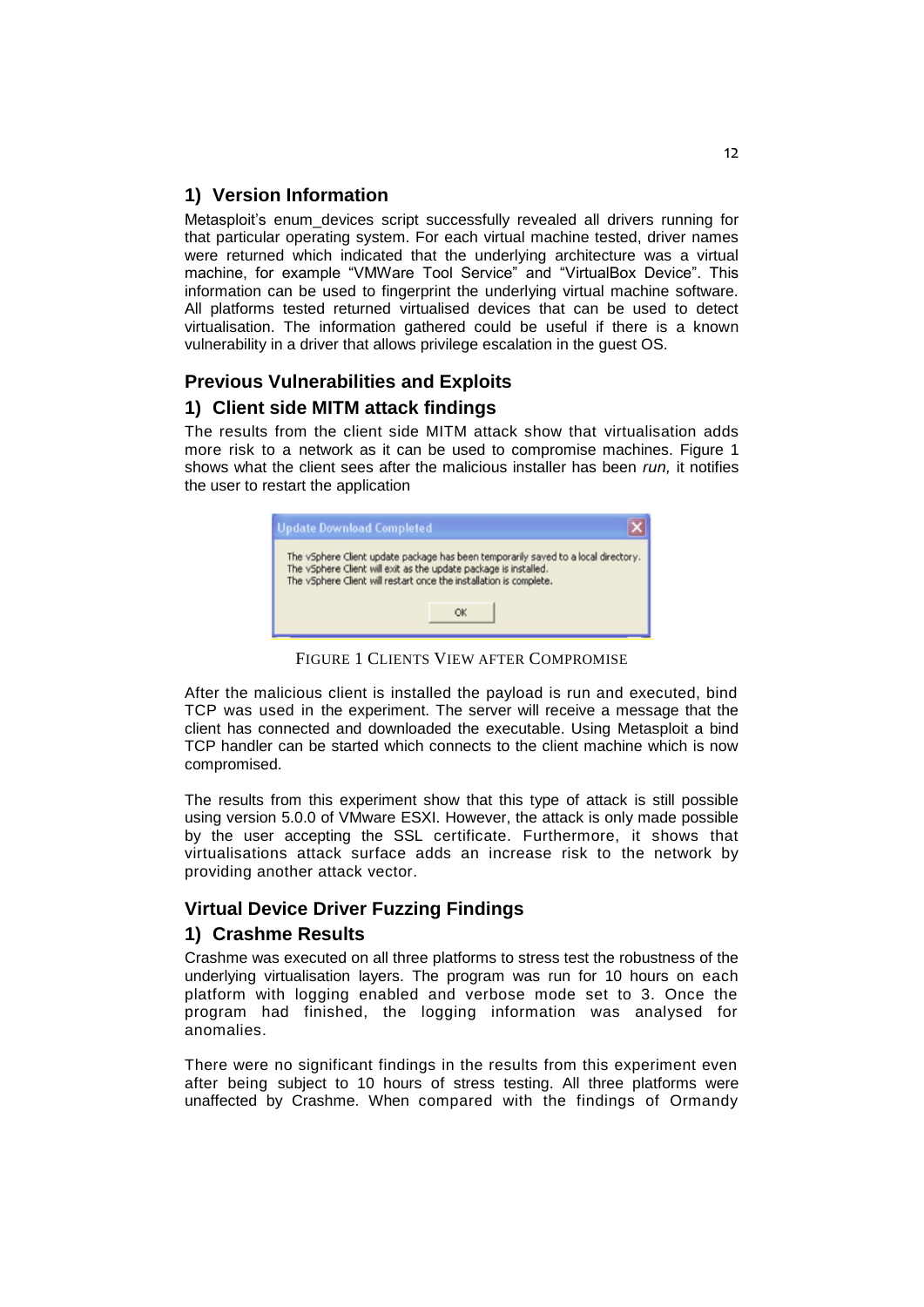(Ormandy, 2007), the results show that virtualisation security has improved vastly in this area from the time of Ormandy's initial research.

# **2) IOCTLfuzzer Findings**

#### **a) Attack surface results**

The results from the attack surface show that drivers were found that could be fuzzed using IOCTLs. All the platforms tested returned similar results to that of the information gathered at the start of the methodology. The information gathered in this stage is used in the next phase when fuzzing DWORDS with random data. The reconnaissance and attack surface built up a picture of what devices were available to be fuzzed. This was successful on all platforms tested.

No meaningfully results were obtained from this process on any of the three platforms tested. Like that of the Crashme results, this indicates that the security in this area has been improved.

#### **3) IoSpy and IoAttack Findings**

IoSpy also provide a similar attack surface analysed to IOCTLfuzzer, however this was required to be run before IoAttack would run. This was so that the tool could capture IOCTLs to be used in the fuzz testing. Only two drivers were found to be fuzzable by IoSpy using the VirtualBox platform. The procedure was also repeated on Hyper-V and VMware with results returned showing drivers that were fuzzable.

Because the results of IoSpy were limited on all platforms, the test case lists were small. From analysis of fuzzing using these tools on all three platforms, no results were obtained that pointed to bugs or vulnerabilities in the drivers tested.

Our results demonstrate that it is relatively easy to identify the presence of a virtualised environment due to how device drivers are used and reported in the environment. Information gathering and enumeration reveal more information about virtualisation, specifically the Metasploit modules that reveal virtual machines in ESXI's data store. These results have a significant impact on virtualisation security. The findings explored in the MITM attack show that the attack surface of virtualisation needs to be moderated.

Furthermore, the results from fuzzing show that fault tolerance and isolation have improved and that resources are relatively security to IOCTL fuzzing. The analysis of the results from testing virtual device drivers shows that security improvements have been made.

#### **DISCUSSION**

Virtualisation security has an impact on malware research, virtual honeypots and cloud computing as well as any other implementation that uses virtualisation. Security issues in virtualisation are therefore high risk and security should be considered a high priority. Existing research provides an analysis of virtualisation and an evaluation of the attack surface which was utilized for our methodology.

Our literature review highlighted the complexity and wide attack surface of virtualisation, and we have only been able to address a subset of this attack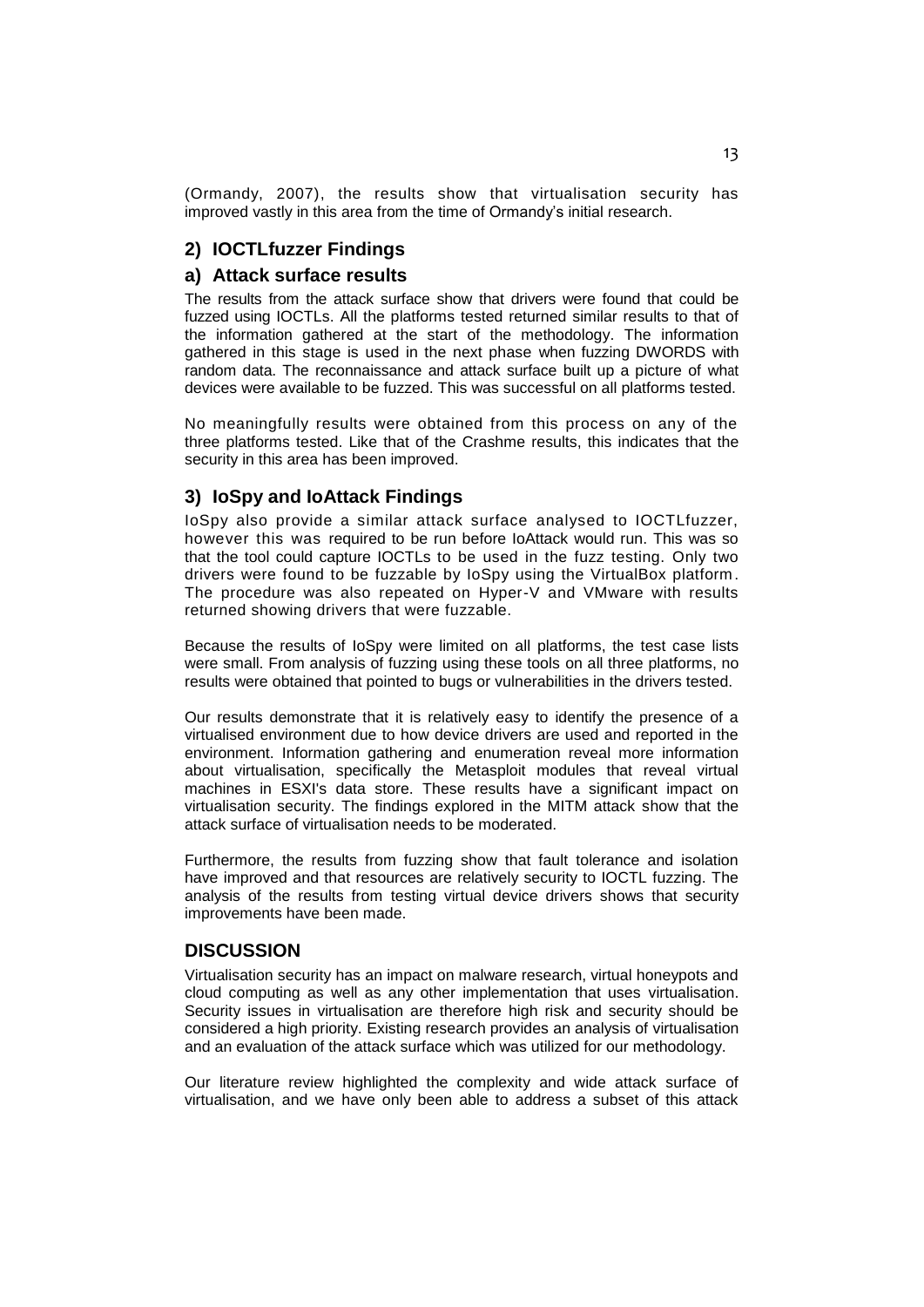surface in this paper. This was done without compromising the results that could affect a full analysis of virtualisation security. Due to hardware limitations Intel VT-x could not be analysed. This meant that pass-through functionality of virtualisation platforms was not analysed as part of the methodology.

The results revealed that all the operating systems tested contained artefacts relating to virtualisation as shown in tables II and III. From the results, it shows that hiding the presence of virtualisation is extremely challenging if not impossible as artefacts are left behind by each platform tested. Virtualisation can be detected using low level instructions or by looking for artefacts such as device driver information.

Detecting virtualisation can be a threat however this depends on the situation. Because most servers are being or are already virtualised, detection is not as big of a threat as systems are more likely to be virtualised. If malware detects virtualisation and does not run then malware becomes ineffective, assuming the virtualised environment is the end destination. Virtual honeypots can become more effective as systems are more likely to be in a virtual machine, therefore attackers are unlikely to leave if they detect virtualisation. However, from the findings of the enumeration and information gathering experiments further probing after detection reveals information about the environment which could be used against it

The results from enumeration and information gathering show that systems can reveal device version information. Attackers can then look for vulnerabilities present in these versions to further compromise the environment. The methodology primarily focused on analysing modules present in Metasploit to demonstrate information that could be enumerated from the ESXI server. The results from these experiments showed that VMware ESXI 5.0.0 can be enumerated to reveal users and groups, user's permissions, all the virtual machines installed on the server and the physical hardware on which it runs. Enumerating what virtual machines are present on the server poses the most risk to a network. The results also reveal the configuration of each virtual machine, including what guest OS is running inside each VM. This can give vital information to an attacker, however the majority of the modules used require logon credentials for the ESXI server.

The main findings of the methodology highlight that the attack surface of virtualisation is more prone to vulnerabilities than the actual hypervisor itself. All the additional components of virtualisation each add to the attack surface. All three platforms tested have very different attack surfaces, however do share similarities in that guest and management tools are used.

The MITM attack demonstrated against the VMware's vSphere client shows that additional risks are present from the addition of virtualisation to the network. A new attack vector is now possible because of the new infrastructure and components added. The MITM attack resulted in the end client machine being compromised by accepting a malicious update to the application. The result from this experiment shows that this type of attack is still possible using the latest version of VMware and should work for any other version. However, the attack is only made possible by the user accepting the SSL certificate. Mitigation for the type of attack demonstrated is using signed SSL certificates and user education.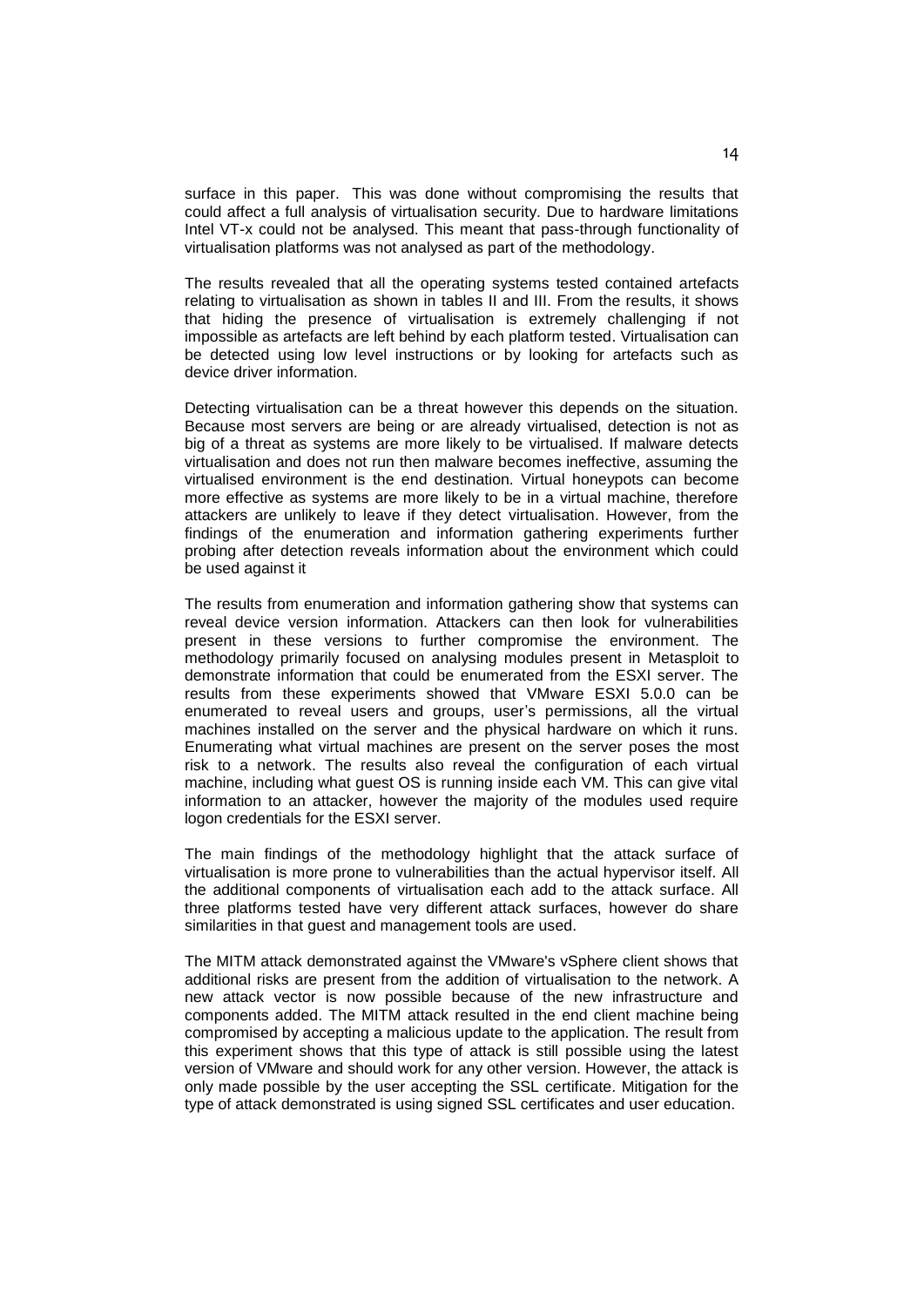The Hyper-V DoS attack could not be analysed as the proof of concept source code returned several warnings and errors. Attempts were made to correct the issues, none of which worked. However Economou and Horan (Economou, 2011) provide a small description of what is meant to happen. When a value is passed from the guest to the host it is checked against another value, this results in a bug triggering a process which never ends because a flag is not set. This type of attack demonstrates that although the virtual machines may be isolated they can still affect other virtual machines running on the same hardware. This type of attack is amplified in virtual desktop infrastructures and data centres where multiple server will run on the same hardware using virtualisation.

From analysis, interaction between the VM and hypervisor is where the majority of arbitrary code execution or VM escape vulnerabilities are found. The most common two are when isolation between the guest and host is broken or when crafted code from the guest triggers a bug in the way that the hypervisor handles the data passed to it.

While there are other ways in which to compromise virtualisation, the hypervisor remains the main target. From analysis of the literature and experiment results vulnerabilities present in the hypervisor have the biggest consequences that are amplified to all the upper layers.

From the literature reviewed, virtual device drivers were the most talked about security issue that needed further exploration and research. Device drivers were analysed in detail for vulnerabilities and security flaws by way of fuzzing IOCTLs. Three tools were used in this process IOCTLfuzzer, IoSpy and IoAttack neither of which found any security issues in the device drivers tested. This shows that since the time of the research carried out by Ormandy (Ferrie) and others security in device I/O have improved significantly.

Hypervisor security has improved as platforms now have a much smaller footprint, the thin smaller code base means that there is not as big of a level of exposure as previous versions. Countermeasures to most problems found in the hypervisor is to patch it vigorously. Any shared folders or applications used to pass data to one another should be disabled, and a good password policy put in place will fend off any brute force attempts on the ESXI server.

While identifying a critical vulnerability that could enable escaping a virtual machine can be patched, this wouldn't prevent unknown vulnerabilities from compromising security.

#### **CONCLUSIONS**

Virtualisation is a major part of modern networks therefore researching virtualisation security has important benefits. As explored in the attack surface, virtualisation can add additional security risks to the network.

Attacks are amplified in virtual desktop infrastructures and data centres where multiple servers will run on the same hardware using virtualisation. The results of this research demonstrate that although the virtual machines may be isolated they can still affect other virtual machines running on the same hardware. From